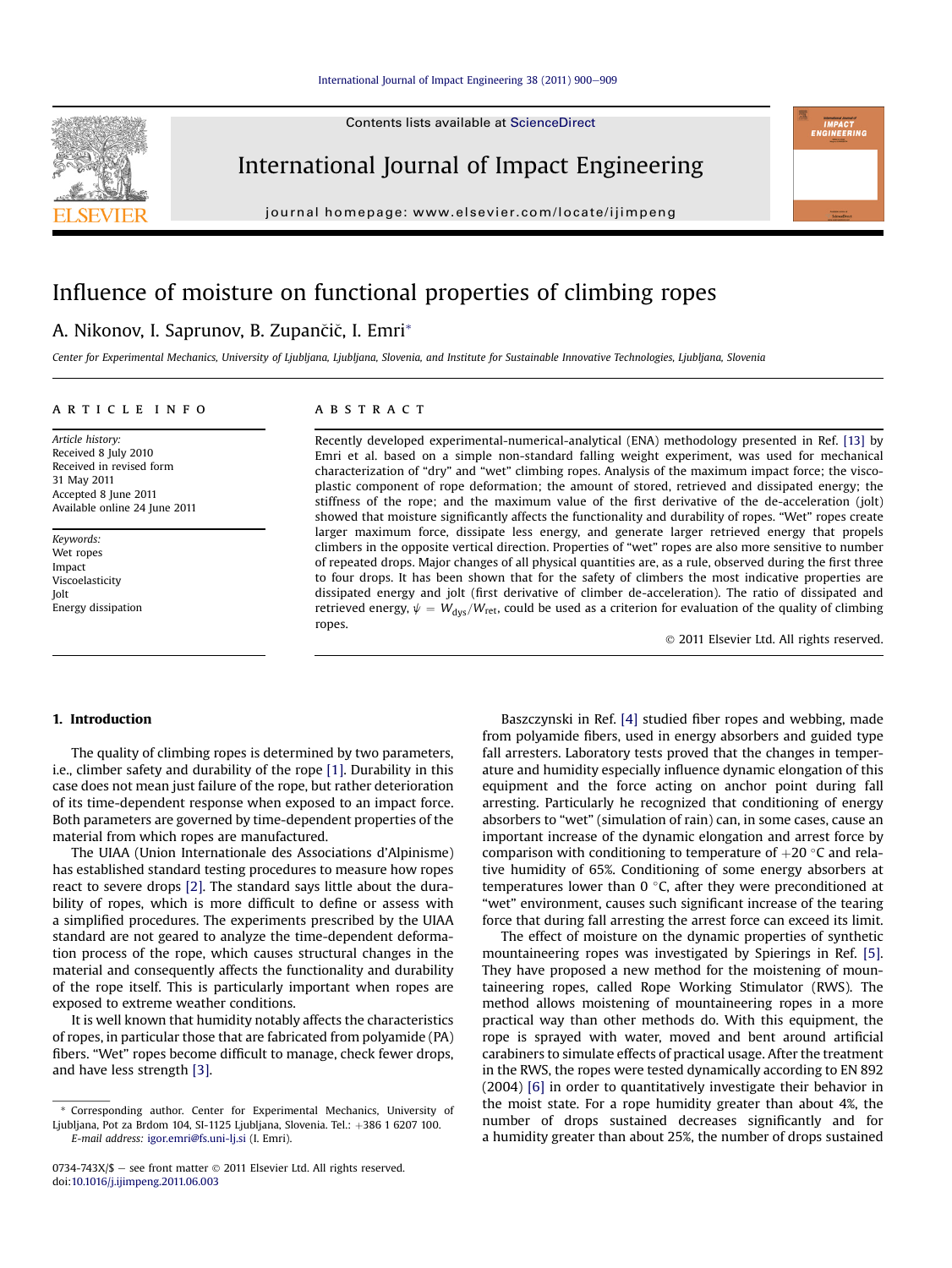<span id="page-1-0"></span>can fall below the threshold value given by the standard, i.e., 5 drops. For the "wet" ropes, they also observed a significant increase of the impact force.

Cotugno et al. in Ref. [\[7\]](#page-9-0) reviewed the processes involved in the absorption of water by polymeric yarns. The plasticization effect of water causes reductions in elastic modulus and yield strength. This occurs by changing the mechanisms of yield and deformation, as well as the cutting of polymer chains by hydrolysis. The authors show that the equilibrium water content of a specific polymer is not so sensitive to temperature, whereas the rate of absorption is controlled by diffusion, and is therefore strongly temperaturedependent. Nylon-6 absorbs large quantities of water which causes significant changes in mechanical properties and a reduction in the polymer's glass transition temperature.

The presence of water also notably affects the number of drops. Signoretti in Refs. [\[8,9\]](#page-9-0) studied the effect of wetting of ropes on the results of DODERO drop testing. He reports that the number of drops withstood is reduced to 30% of the value for the original "dry" rope! This is true for both new and used ropes. He states that even brief immersion, equivalent to a short rain shower, may result in reduction of number of drops. He states that the absorption of water has an effect equivalent to an increase in temperature. This was also described by Kohan in Ref. [\[10\]](#page-9-0), and even earlier by Emri and Pavšek in Ref. [\[11\].](#page-9-0) The latter showed that the effect of moisture on material time-dependent properties may be modeled analogously as the effect of temperature by so-called time-moisture superposition principle. The effect of temperature and pressure on mechanical properties of polymers is reviewed in Ref. [\[12\].](#page-9-0)

Signoretti also reports that the impact force on the first drop on the DODERO drop test is larger for about  $5-10\%$  after wetting, as if the rope had become "more rigid" than the "dry" one. He proposes that this may be due to increased friction force caused by fibers swelling due to water absorption. Based on the findings presented here we believe that some of the above conclusions need further reexamination.

Knowledge on the viscoelastic nature of the material is one of the main understandings required for determining new criteria for safer climbing ropes, i.e., smaller impact force, bigger dissipation energy, less stiffness, less elongation, smaller jolt, etc. However, there is relatively little known about the influence of timedependent properties of polymeric materials on the mechanical behavior of ropes. Therefore, more detailed experimental and analytical analysis of the influence of time-dependency of the material from which the ropes are made on their behavior under impact loading is needed.

Recently we have developed a new Experimental-Num-erical-Analytical (ENA) methodology, presented in Ref. [\[13\],](#page-9-0) that allows prediction of thirteen physical parameters, which describe time-dependent properties of tested ropes, and consequently safety of climbers. All these parameters can be determined from a measured time-dependent (dynamic) response of ropes exposed to a fallingweight impulse loading.

In the work presented here we have used the new ENA methodology to analyze the effect of moisture on durability and functionality of ropes.

Water acts like a plasticizer, and it strongly modifies the mobility of the amorphous part of macromolecules and shifts, similar as temperature (see Ref. [\[11\]\)](#page-9-0), mechanical response functions and corresponding spectrum along the logarithmic time scale to the "shorter" times. Thus moisture may drastically change the time-dependent properties of PA, and consequently hamper the safety of climbers.

We analyze the effect of moisture on the time-dependent behavior of climbing ropes exposed to ten consecutive fallingweight impact loadings. For each of the ten consecutive drops we analyze the maximum impact force,  $F_{\text{max}}$ ; the visco-plastic component of rope deformation,  $s_{vp}$ ; the amount of dissipated energy,  $W_{dis}$ ; the stiffness of the rope,  $k_{ini}$ , at  $F(t) = mg$ ; and the maximum value of the first derivative of the de-acceleration,  $j_{\text{max}}$ , commonly called as jolt. The latter is considered to be the most important safety indicator in car crash analyses. These physical quantities inherently depend on time-dependency of polymeric material and define the functionality and durability of ropes. Their determination using the ENA methodology is presented in the following section.

#### 2. Theoretical background

Details of ENA methodology are described elsewhere [\[13\],](#page-9-0) therefore, we present here just a brief summary of the developed analytical procedure.

The time-dependent response of a rope under dynamic loading generated by a falling mass (deadweight) may be retrieved from the analysis of the force measured at the upper fixture of the rope. This force is transmitted through the rope and acts on the falling weight (mass), as schematically shown in [Fig. 1a](#page-2-0). In such experiments a mass, m, is dropped from an arbitrary height,  $h \leq 2l_0$ , where  $l_0$  is the length of the tested rope.

Force measured as function of time,  $F(t)$ , may be expressed as a set of N discrete data pairs,  $F(t) = \{F_i, t_i; i = 1,2,3, \cdots, N\}$ . From here on  $F(t)$  represents discrete set of data. An example of such measured force is schematically shown in [Fig. 1b](#page-2-0). The diagram is subdivided into three distinct phases A, B, and C.

In phase A, the weight (mass) is dropped at  $t = 0$ , and it falls freely until  $t = t_0 = \sqrt{2h/g}$ , where the rope becomes straight,<br>which is indicated in the Fig. 1b as point  $T_2$ , and represents the end which is indicated in the [Fig. 1](#page-2-0)b as point  $T_0$ , and represents the end of the free-falling phase of the mass, and the beginning of phase B. At point  $T_0$  in phase B, where  $\tau = t - t_0 = 0$ , the falling mass starts to deform the rope. Neglecting the air resistance, and the wave propagation in the rope, the equation of motion of the moving mass between points  $T_0$  and  $T_7$  may be written as  $m\ddot{s}(\tau) = mg - F(\tau)$ . Here m is the mass of the weight, g is the gravitational acceleration,  $\ddot{s}(\tau)$  denotes the second derivative of the weight displacement that corresponds to the evolution of the rope deformation,  $s(\tau)$ , measured from the point  $T_0$ . Taking into account the initial conditions at point  $T_0$ , i.e.,  $s(\tau = 0) = 0$ , and  $\dot{s}(\tau = 0) = v_0 = \sqrt{2gh}$ , the solution of the equation of motion gives the displacement of the solution of the equation of motion gives the displacement of the weight as function of time, which represents the elasto-viscoplastic deformation of the rope as function of time,

$$
s(\tau) = \frac{gt^2}{2} - \frac{1}{m} \int_{0}^{\tau} I(\lambda) d\lambda + v_0 \tau.
$$
 (1)

In the formula (1) the function  $I(\lambda) = \int_0^{\lambda} F(v) dv$  represents the impulse of force generated in the rone impulse of force generated in the rope.

The deformation energy of the rope at any stage of deformation may be expressed then as (for details see Ref. [\[13\]](#page-9-0)):

$$
W(\tau) = \int_{0}^{s(\tau)} F(x) dx = \int_{0}^{\tau} F(\lambda) \frac{\partial s(\lambda)}{\partial \lambda} d\lambda
$$

$$
= \int_{0}^{\tau} F(\lambda) \left[ g\lambda - \frac{I(\lambda)}{m} + v_0 \right] d\lambda. \tag{2}
$$

At point  $T_1$ , where  $\tau = \tau_1$ , force acting on the rope becomes equal to the weight of the mass. At  $T_2$ , jolt will reach its negative extreme value. The force acting on the rope and the weight has its maximum at  $T_3$ . If properties of the rope would be elastic, the location of the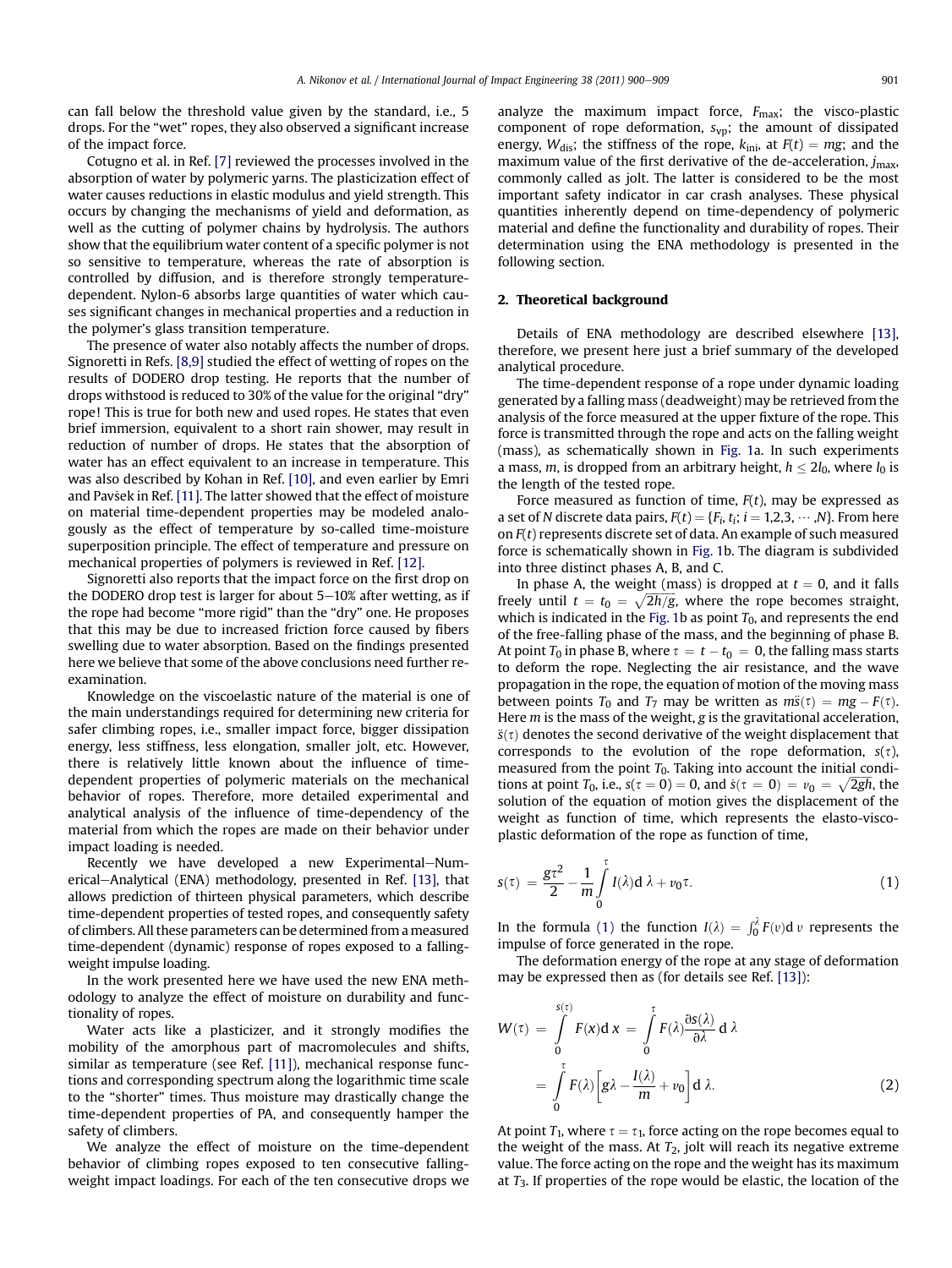<span id="page-2-0"></span>

Fig. 1. Schematics of (a) the rope exposed to the falling mass, and (b) the force measured during the falling mass experiment.

maximum force should coincide with the location of the maximum deformation; however, because of the viscoelastic nature of the rope, its maximum deformation, will be delayed and will take place at  $\tau = \tau_4$ , that is, at point  $T_4$ , where the velocity of deadweight is equal to zero. At  $\tau = \tau_5$ , indicated as point  $T_5$ , jolt (derivative of deacceleration) will reach its positive extreme value. At  $T_6$ , where  $\tau = \tau_6$ , force acting on the rope again becomes equal to the weight of deadweight. Finally, at point  $T_7$ , where force acting on the rope becomes equal to zero, the weight will start its free fly in the upward (vertical) direction.

Considering two characteristic times,  $\tau_4$  and  $\tau_7$ , one may derive equations for maximum deformation,  $s_{\text{max}} = s(\tau_4)$ , elastic component,  $s_{el} = s(\tau_4) - s(\tau_7)$ , and visco-plastic component,  $s_{vp} = s(\tau_7)$ , of rope deformation. Similarly we can calculate stored energy,  $W_{\text{stop}}$ , dissipated energy  $W_{\text{dis}}$ , and retrieved energy,  $W_{\text{ret}}$ , of the rope deformation process. Using the measured force and utilizing the Eqs. [\(1\) and \(2\)](#page-1-0) one can readily calculate all above mentioned physical quantities that determine climber safety and durability of the rope. In addition we may want to know the stiffness of the rope,  $k_{\text{ini}}(F = mg)$ , and maximum change of (de-) acceleration,  $j_{\text{max}}$ , commonly called as jolt. The governing equations for these physical quantities are (for further details and explanations see Ref. [\[13\]\)](#page-9-0):

$$
F_{\max} = \text{MAX}\{F_i, t_i; i = 1, 2, 3, \cdots, N\}
$$
\n(3)

$$
s_{\max} = s(\tau_4) = \frac{g\tau_4^2}{2} - \frac{1}{m} \int_0^{\tau_4} I(\lambda) d\lambda + v_0 \tau_4,
$$
 (4)

$$
s_{el} = s(\tau_4) - s(\tau_7) = \frac{1}{m} \int_{\tau_4}^{\tau_7} I(\lambda) d\lambda - \frac{g(\tau_7^2 - \tau_4^2)}{2} - \nu_0(\tau_7 - \tau_4)
$$
 (5)

$$
s_{vp} = s(\tau_7) = \frac{gt_7^2}{2} - \frac{1}{m} \int_{0}^{\tau_7} I(\lambda) d\lambda + v_0 \tau_7
$$
 (6)

$$
W_{\text{stor}} = \int_{0}^{S_{\text{max}}} F(x) dx = \int_{0}^{\tau_4} F(\lambda) \frac{\partial s(\lambda)}{\partial \lambda} d\lambda = \int_{0}^{\tau_4} F(\lambda) \left[ g \lambda - \frac{I(\lambda)}{m} + v_0 \right] d\lambda \tag{7}
$$

$$
W_{\text{dis}} = \int_{0}^{\tau_4} F(t) \left[ gt - \frac{I(t)}{m} + v_0 \right] dt - \int_{\tau_4}^{\tau_7} F(t) \left[ gt - \frac{I(t)}{m} + v_0 \right] dt \qquad (8)
$$

$$
W_{\text{ret}} = \int_{S_{\text{rep}}}^{S_{\text{max}}} F(x) \, \mathrm{d} \, x = -\int_{\tau_4}^{\tau_7} F(\lambda) \frac{\partial s(\lambda)}{\partial \lambda} \, \mathrm{d} \, \lambda
$$
\n
$$
= -\int_{\tau_4}^{\tau_7} F(\lambda) \left[ g \lambda - \frac{I(\lambda)}{m} + v_0 \right] \mathrm{d} \, \lambda \tag{9}
$$

$$
j_{max} = \text{MAX}\left[\frac{1}{m}\frac{dF(t)}{dt}\right], \text{ and} \qquad (10)
$$

$$
k_{\rm ini} = \frac{\mathrm{d}\, F(s)}{\mathrm{d}\, s}\bigg|_{F = mg},\tag{11}
$$

where  $F(s)$  represents the force as a function of deformation of the rope. The force as a function of the rope deformation allows construction of the loading-unloading hysteresis diagram, which vividly demonstrates the amount of energy that is dissipated by the rope during one loading and unloading cycle. These parameters are summarized in Table 1.

Table 1 Physical quantities used to analyze the effect of moisture on functionality and durability of ropes.

| N | Physical quantity                     | Symbol           | Corresponding equation |
|---|---------------------------------------|------------------|------------------------|
|   | Maximum force                         | $F_{\rm max}$    | (3)                    |
|   | Maximum deformation                   | $S_{\rm max}$    | (4)                    |
| 3 | Elastic part of rope deformation      | $S_{\rho}$       | (5)                    |
| 4 | Viscoplastic part of rope deformation | $S_{VD}$         | (6)                    |
| 5 | Stored energy                         | $W_{\rm stor}$   | (7)                    |
| 6 | Dissipated energy                     | $W_{\text{dis}}$ | (8)                    |
|   | Retrieved energy                      | $W_{\rm ret}$    | (9)                    |
| 8 | Maximum jolt                          | $J$ max          | (10)                   |
| 9 | Stiffness of the rope at $F = mg$     | $k_{\rm ini}$    | (11)                   |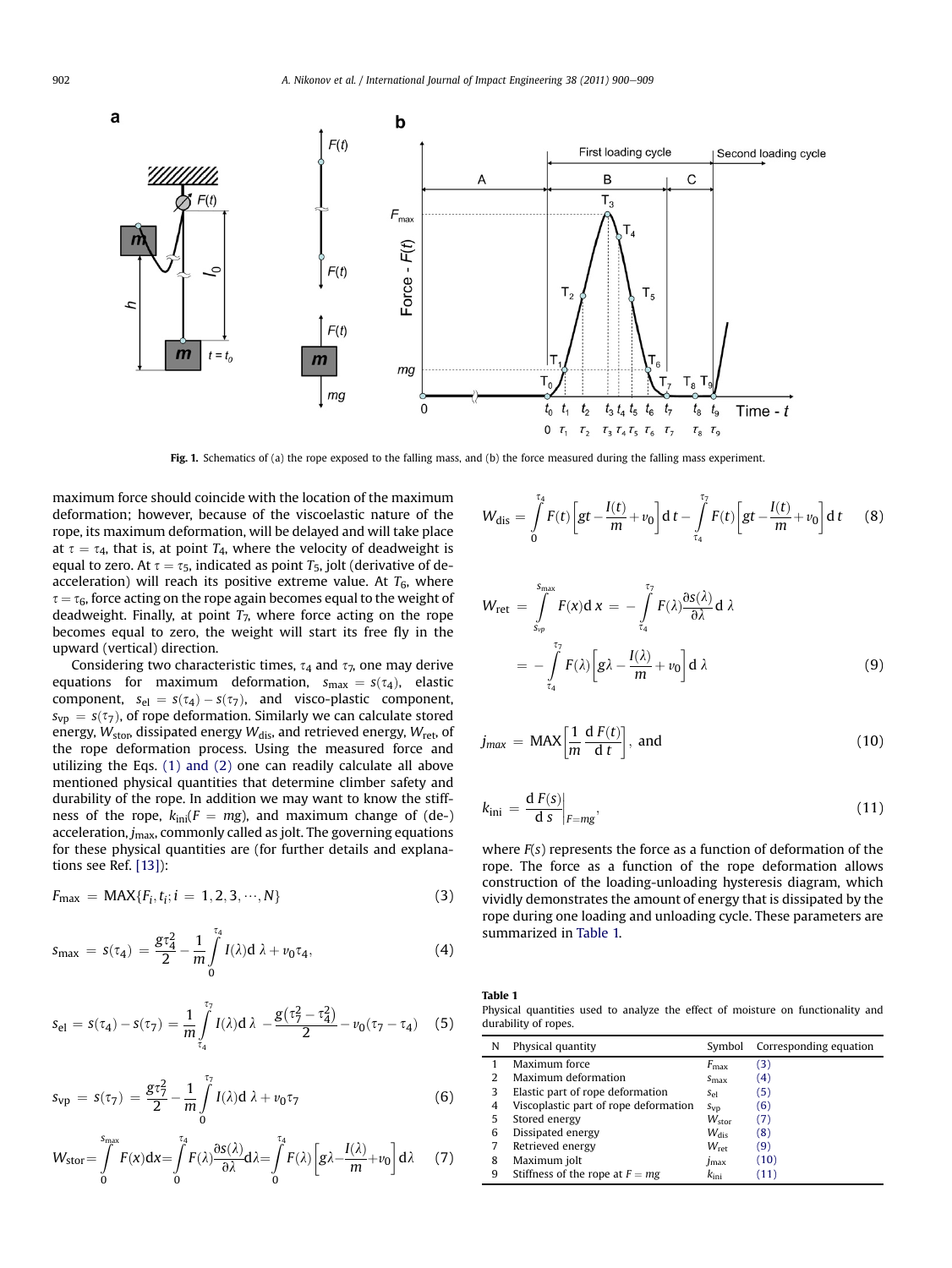#### 3. Experimental setup and measuring procedure

Experimental setup is quite simple and is essentially similar to that for standardized experiments. It consists of a force sensor with an amplifier, data acquisition system with a build-in A/D converter, and appropriate software for data storing and analysis according to the ENA methodology. Thus, the essential part of the measuring setup is the software DAR (Dynamic Analysis of Ropes). The input information for DAR is a set of discrete values of measured force as function of time,  $F(t)$ , which is essentially the same information that is measured during the standardized experiment. Thus, DAR could be with minor adjustments directly used in all standard experiments (see Ref. [\[6\]\)](#page-9-0)! Using the set of equations, Eqs.  $(3)$ – $(11)$ , we may then calculate all physical quantities listed in [Table 1,](#page-2-0) which are important for the evaluation of rope functionality (*i.e.*, climber safety) and its durability. Detail description of the experimental setup and newly developed DAR software is presented elsewhere [\[14\]](#page-9-0).

In this study we have used DAR measuring system for analyzing the effect of moisture on functionality and durability of dynamic climbing ropes. We have tested four "dry" and four "wet" specimens prepared from the same commercial rope. Tested rope was single rope made out of polyamide fibers. Diameter of the rope was 9.7 mm, and weight per meter was 63 g. Core of the rope consisted of nine 3-ply yarns.

First, all ropes were cut to the same length and both ends were sawn, as shown in Fig. 2a, to obtain two sets of 8 samples with length  $l_0 = 3.5 \pm 0.04$  m. The procedure of length measurements is shown on Fig. 2b.

Before measuring its length each sample was placed onto the flat surface and loaded with the weight  $m = 916g$ , as shown in Fig. 2b to keep it in a straight position. The set of "dry" ropes were then kept at room condition, whereas the "wet" samples were immersed in water at  $26 \pm 2\degree$ C for 96 h. Each rope was then exposed to 10 consecutive impact loadings (drops of deadweight) with the time interval of 5 min between each drop. Timing between two consecutive drops was kept very accurate, i.e., within few seconds. The length of tested ropes was measured and recorded at the beginning and at the end of each drop. During the experiment rope was connected to the force sensor with one end and to the deadweight with the other in such way that both ends of the rope were practically on the same level, i.e.,  $h = l_0 - \Delta l$ , where  $\Delta l = 5.5$  cm corresponds to the length of release element. The release element is placed between the upper fixture of the rope and the deadweight, and is used to set the mass free to fall. In all experiments the mass of the deadweight was  $m = 43.85 \pm 0.02$  kg. The deadweight was dropped from the height,  $h$ , and the force was recorded as a function of time,  $F(t)$ .

Force as function of time was measured with the force sensor type Z6FC3, manufactured by HBM company with the range  $0-10$  kN. The sensitivity of the sensor was 2 mV/V with sensitivity tolerance of  $\pm 0.05$ %. We have used 12 bit A/D conversion with 40 kHz sampling rate. Measurements and evaluations were performed with self-developed software written in LabView.

Following this experimental procedure for each tested "dry" and "wet" rope we have obtained 10 sets of experimental data  $F(t)$ , i.e., one for each consecutive impact loading. Two examples of the measured force for a "dry" and a "wet" rope are shown in [Fig. 3;](#page-4-0) [Fig. 3a](#page-4-0) shows measured force as function of time during the first, and [Fig. 3b](#page-4-0) during the tenth impact loading, respectively. On the same figure are also shown locations of the characteristic points from  $T_1$  through  $T_7$ .

We clearly see that "dry" and "wet" ropes behave significantly different. Also, we may observe that properties of both, "dry" and "wet", ropes significantly change after ten consecutive impact loadings. These effects become even more vivid when we investigate characteristic physical quantities responsible for climber safety and ropes durability that are listed in [Table 1.](#page-2-0)

#### 4. Results and discussion

From each measured force signal,  $F(t)$ , we can immediately calculate, using Eq. [\(1\)](#page-1-0), the corresponding deformation of the rope as function of time,  $s(t)$ . For the measured force signals shown in [Fig. 3](#page-4-0) the results of these computations are shown in [Fig. 4.](#page-4-0)

For the "dry" rope are also indicated characteristic points  $T_0$ ,  $T_4$ , and  $T_7$ . We may notice again large difference between the deformation process of "dry" and "wet" ropes, as well as the effect of repeated impact loadings.

The two sets of data,  $F(t)$ , and  $s(t)$ , may be isochronously combined to obtain  $F(s)$ , which represents the relation between the force acting on the rope (and climber) and deformation of the rope during the complete loading and unloading cycle. The obtained set of data may be shown as a "hysteresis diagram". In [Fig. 5](#page-5-0) are shown such diagrams for the "dry" and "wet" rope during the first, [Fig. 5](#page-5-0)a, and the tenth, [Fig. 5b](#page-5-0), loading cycle. The results shown correspond to the data displayed in [Figs. 3 and 4](#page-4-0).

The hysteresis diagrams vividly show the maximum force,  $F_{\text{max}}$ , and maximum deformation,  $s_{\text{max}}$ , of the rope, as well as the amount of energy that is retrieved,  $W_{\text{ret}}$ , dissipated,  $W_{\text{dis}}$ , and stored,  $W_{\text{stor}} = W_{\text{dis}} + W_{\text{ret}}$ , by the rope in this process. In [Fig. 5](#page-5-0)a we show these quantities for the "dry" rope, along with the characteristic points from  $T_1$  through  $T_7$ . The difference between the "dry" and the "wet" rope, as well as the effect of the number of loading cycles is obvious and significant! In general we may say that "wet" ropes create larger maximum force that acts on a climber, dissipate less



Fig. 2. Preparation of ends of tested ropes (a), and measurement of their length (b).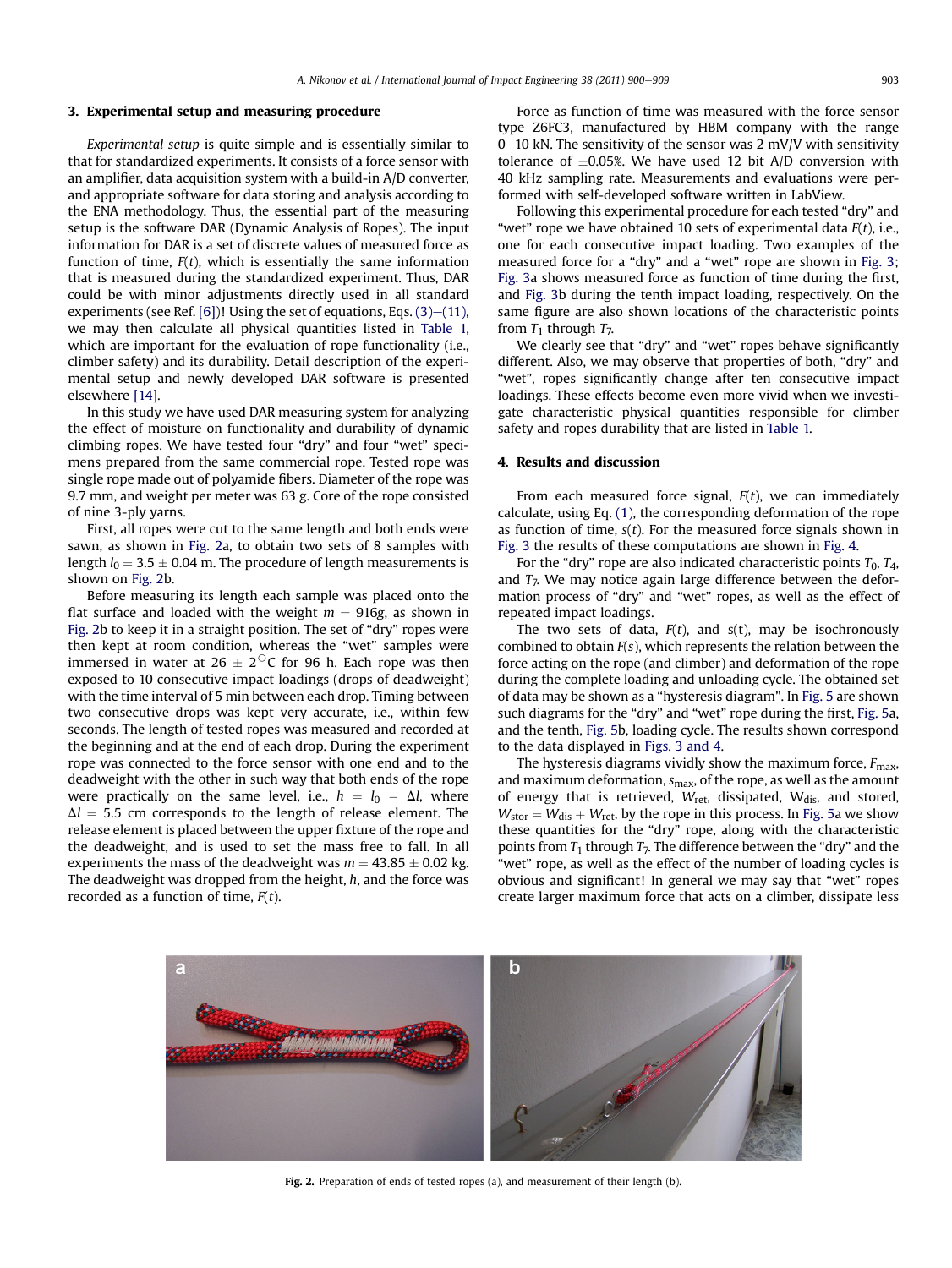<span id="page-4-0"></span>

Fig. 3. An example of measured force as function of time for a "dry" and a "wet" rope during the first (a), and tenth (b) impact loading.

energy, and generate larger retrieved energy that propels climbers in the opposite vertical direction. Such rebounds may be extremely dangerous for the climber. As expected, properties of both, "dry" and "wet", ropes are significantly changing with the number of loading cycles.

Using Eq. [\(2\)](#page-1-0) one may also analyze the process how the rope absorbs part of climber's kinetic energy during the complete cycle of impact loading. Neglecting the air resistance, the sum of the deformational energy of rope,  $W(\tau)$ , and potential,  $W_{pot}(\tau)$ , and kinetic,  $W_{kin}(\tau)$ , energy of climber should be constant at all times,  $W(\tau) + W_{pot}(\tau) + W_{kin}(\tau) = \text{const.}$  For a "dry" and a "wet" rope during the first and the tenth loading cycle the evolution of deformational energy of the rope is shown in [Fig. 6](#page-5-0). Results correspond to data in Figs.  $3-5$ .

From [Fig. 6](#page-5-0) we may observe that stored energy of "wet" ropes is larger than of the "dry" ropes. This might come as a surprise at the first glance, because both ropes absorb exactly the same kinetic energy of deadweight,  $W_{\text{kin}}$ , which is determined with the initial velocity of the falling weight at time  $t = 0$ , from which the deadweight was dropped. The observed difference results from the fact that deformation of "wet" ropes is larger then that of "dry" ropes. Since the stored energy is equal to  $W_{\text{stor}} = W_{\text{kin}} + m \cdot g \cdot s_{\text{max}}$ , it becomes obvious that stored energy of "wet" ropes must be larger than that of "dry" ropes.

Energy storing process is completed at point  $T_4$  where deformation of the rope reaches its extreme value. At this point climber (deadweight) starts to travel in opposite upwards direction. The part of the deformation energy stored as elastic potential energy,  $W_{\text{ret}}$ , is then retrieved between the points  $T_4$  and  $T_7$ . The remaining part of the stored energy,  $W_{\text{stor}}$ , is dissipated by the rope during the loading and unloading cycle,  $W_{dis} = W_{stor} - W_{ret}$ . The retrieved energy at point  $T_7$  starts to propel the climber in opposite upwards direction. Thus,  $W_{\text{ret}}$  may not be considered as a desirable property of climbing ropes. We may clearly see that "wet" ropes dissipate much smaller amount of energy and mostly store the kinetic energy of a climber in a form of elastic potential energy, which is completely retrieved upon unloading the rope. The dissipated part of the energy is partially converted into heat and partially into structural changes of the rope on macroscopic as well as on molecular level. The ratio between the two could be used as a criterion for evaluating the importance of the material timedependent properties, from which the individual fibers are made, versus the macroscopic structure of the rope. We will address this question in one of our upcoming papers. It is important to note that after ten loading cycles the dissipated energy,  $W_{\text{dis}}$ , of the "dry" rope did not change much, whereas the "wet" rope substantially lost its capability to dissipate impact energy. Since dissipation of impact energy is one of the most desirable properties of climbing



Fig. 4. An example of the calculated deformation of the "dry" and "wet" rope as function of time during the first (a), and tenth (b) impact loading (results correspond to the measured forces shown in Fig. 3).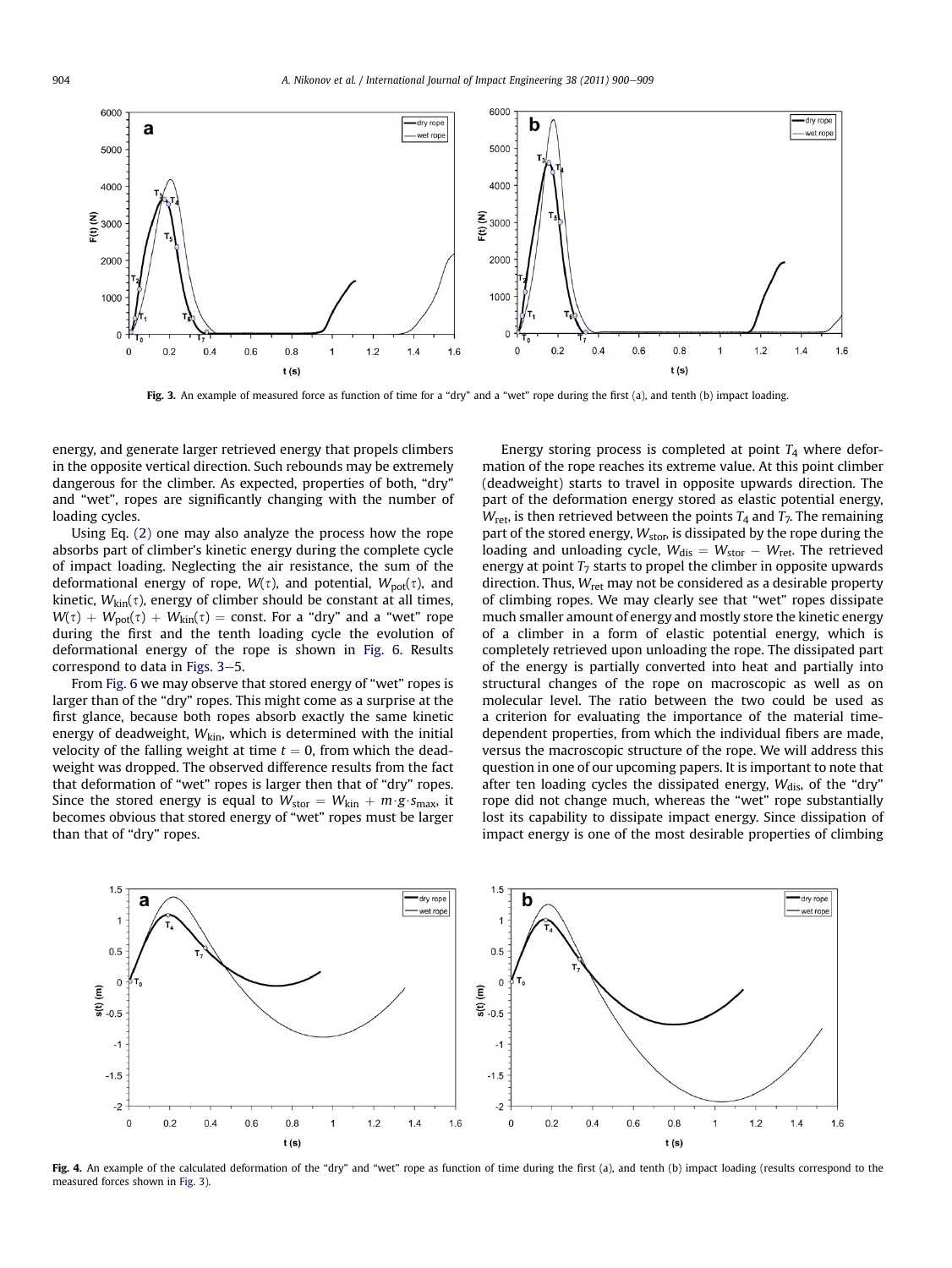<span id="page-5-0"></span>

Fig. 5. Hysteresis diagram for the "dry" and "wet" rope during the first (a), and tenth (b) impact loading (results correspond to data on [Figs. 3 and 4](#page-4-0)).

ropes we may conclude that moisture strongly deteriorates the functionality of climbing ropes!

Another very important parameter that determines the quality of climbing ropes is a derivative of climber acceleration or deacceleration, commonly called as *jolt*,  $j(t) = d \ddot{s}(t)/dt$ . From the experience in human space explorations and from car crash experiments it is known that for human beings the change of acceleration or de-acceleration, i.e., magnitude of jolt, is more dangerous than the magnitude of acceleration (inertial force) to which a body is exposed.

The Russian Space Agency has defined that maximum jolt for non-professional cosmonauts (space tourists) should not exceed  $j = 120$  g/s, (see Ref. [\[15\]\)](#page-9-0)! In [Fig. 7](#page-6-0) we show comparison of the time-evolution of jolt for "dry" and "wet" ropes during the first and the tenth impact loading. We clearly see that "dry" ropes reach the critical value of  $j = 120$  g/s only after ten consecutive drops. Whereas, for the "wet" ropes this critical value is superseded for more than 30 g/s, which could be fatal for the climber. This is particularly important for non-experienced beginners that are learning climbing techniques and are inclined to fall more often.

Hence, we again see significant difference between the "dry" and the "wet" ropes and tremendous effect of the number of loading cycles. Therefore we will systematically analyze the effect of the number of loading cycles on each of the nine physical

parameters that are important for climber safety, and are listed in [Table 1.](#page-2-0)

#### 4.1. The effect of the number of loading cycles

All presented results are average values of measurements performed on four "dry" ropes and four "wet" ropes. On all figures are indicated standard deviations which show in all cases good repeatability of experimental results. As expected, standard deviations for experiments on "wet" ropes are slightly larger than those for experiments on "dry" ropes. Nevertheless, the repeatability of measurements is still very good.

## 4.1.1. Maximum force,  $F_{max}$

The first important quantity is the maximum force  $F_{\text{max}}$  that is acting upon the climber during the loading cycle. This quantity is measured directly and is also prescribed by the standard EN 892:2004 (see Ref. [\[6\]](#page-9-0)). [Fig. 8](#page-6-0) shows comparison of  $F_{\text{max}}$  as function of number of drops for "dry" and "wet" ropes.

From the shown results we may observe that "dry" and "wet" ropes behave significantly different. The difference at the first drop is not so large, however, with the increased number of drops the maximum force for "wet" ropes increases much faster than that of "dry" ropes. In fact, already at the second impact loading the



Fig. 6. Transformation of climber's kinetic energy into rope's potential-(retrieved) and dissipated energy, for the "dry" and "wet" rope, during the first (a), and tenth (b) impact loading.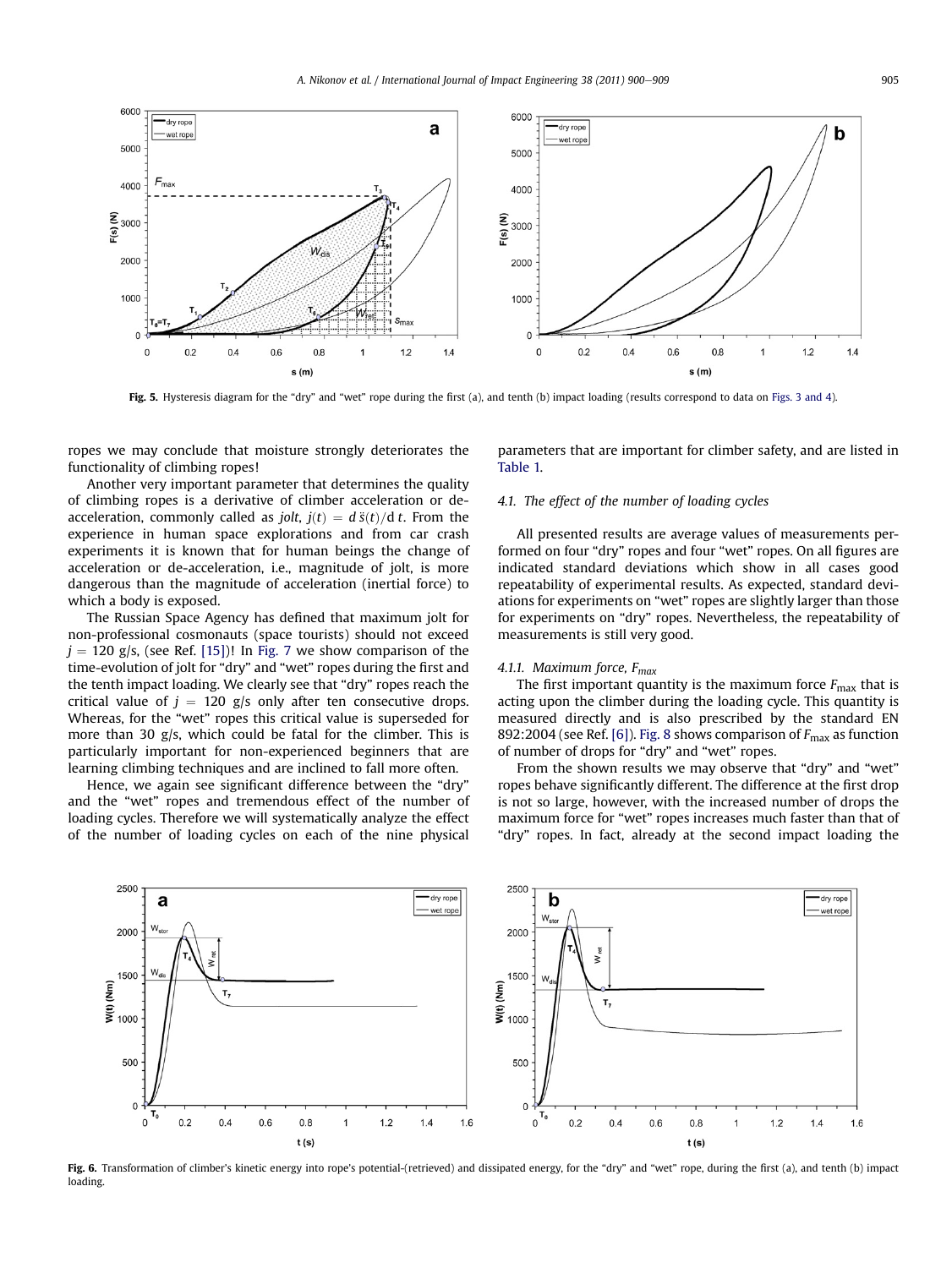<span id="page-6-0"></span>

Fig. 7. Jolt as function of time for the "dry" and "wet" rope during the first (a), and tenth (b) impact loading (results correspond to data on [Figs. 3 and 4](#page-4-0)).

maximum force of "wet" ropes exceeds the maximum force that is reached with "dry" ropes after ten consecutive drops. Thus, one could as well say that the life-time of "wet" ropes is ten times shorter then that of "dry" ropes! For climbers this is definitely information that should be considered very seriously.

#### 4.1.2. Maximum deformation,  $S_{max}$

Comparison of maximum deformation,  $s_{\text{max}}$ , of "dry" and "wet" ropes as function of number of drops is displayed in Fig. 9. One observes that "wet" ropes, in addition to generating larger forces that act upon the climber, deform much more than if they are "dry". For both groups of ropes  $s_{\text{max}}$  slowly decreases with the increased number of drops, which means that both groups of ropes become stiffer from one drop to another.

With the dashed straight lines we have indicated general trends of how  $s_{\text{max}}$  changes with number of drops. For both groups of ropes major change is observed during the first three drops. From then on changing of  $s_{\text{max}}$  with number of drops becomes steadier. It is also interesting to note that difference in  $s_{\text{max}}$  between the two groups of ropes essentially does not change with number of drops, namely, the second two straight lines are in parallel.

#### 4.1.3. Elastic part of deformation,  $s_{el}$

Maximum deformation may be subdivided into the elastic part,  $s_{\text{el}}$ , and visco-plastic part,  $s_{\text{vp}}$ , of deformation,  $s_{\text{max}} = s_{\text{el}} + s_{\text{vp}}$ . Upon



Fig. 8. Maximum force acting on "dry" and "wet" ropes (force acting on climbers) as function of number of drops.

unloading the elastic part of deformation is instantaneous and is responsible for the force that propels the climber in opposite vertical direction. Comparison of the results on elastic deformation,  $s_{el}$ , of "dry" and "wet" ropes is presented in [Fig. 10.](#page-7-0)

Again, we observe severe effect of moisture on behavior of ropes. The elastic deformation of "wet" ropes is practically twice as large as that of "dry" ropes. In this case the effect of number of loading cycles on both groups of ropes is slightly different. Sel of "dry" ropes more or less linearly increases with number of loading cycles, whereas  $s_{el}$  of "wet" ropes changes more rapidly during first three drops and then remains practically unchanged throughout the remaining seven drops. All together we may conclude that elastic deformation of "dry" and "wet" ropes is not drastically affected by the number of repeated loading cycles. This indicates that material properties of fibers from which ropes are made are not drastically affected by number of loading cycles.

## 4.1.4. Visco-plastic part of deformation,  $s_{vp}$

The visco-plastic part of rope deformation,  $s_{vp}$ , represents process during which the rope dissipates the kinetic energy of a climber. The visco-plastic deformation essentially consist of two parts,  $s_{vp} = s_{ve} + s_{pl}$ , i.e., the viscoelastic part,  $s_{ve}$ , and the plastic part,  $s_{\text{pl}}$ . The first time-dependent part,  $s_{\text{ve}}$ , will be retrieved after certain (delayed) time, whereas the second part,  $s<sub>pl</sub>$ , represents permanent deformation of a rope. Thus,  $s<sub>pl</sub>$  essentially represents



Fig. 9. Maximum deformation of "dry" and "wet" ropes as function of number of drops.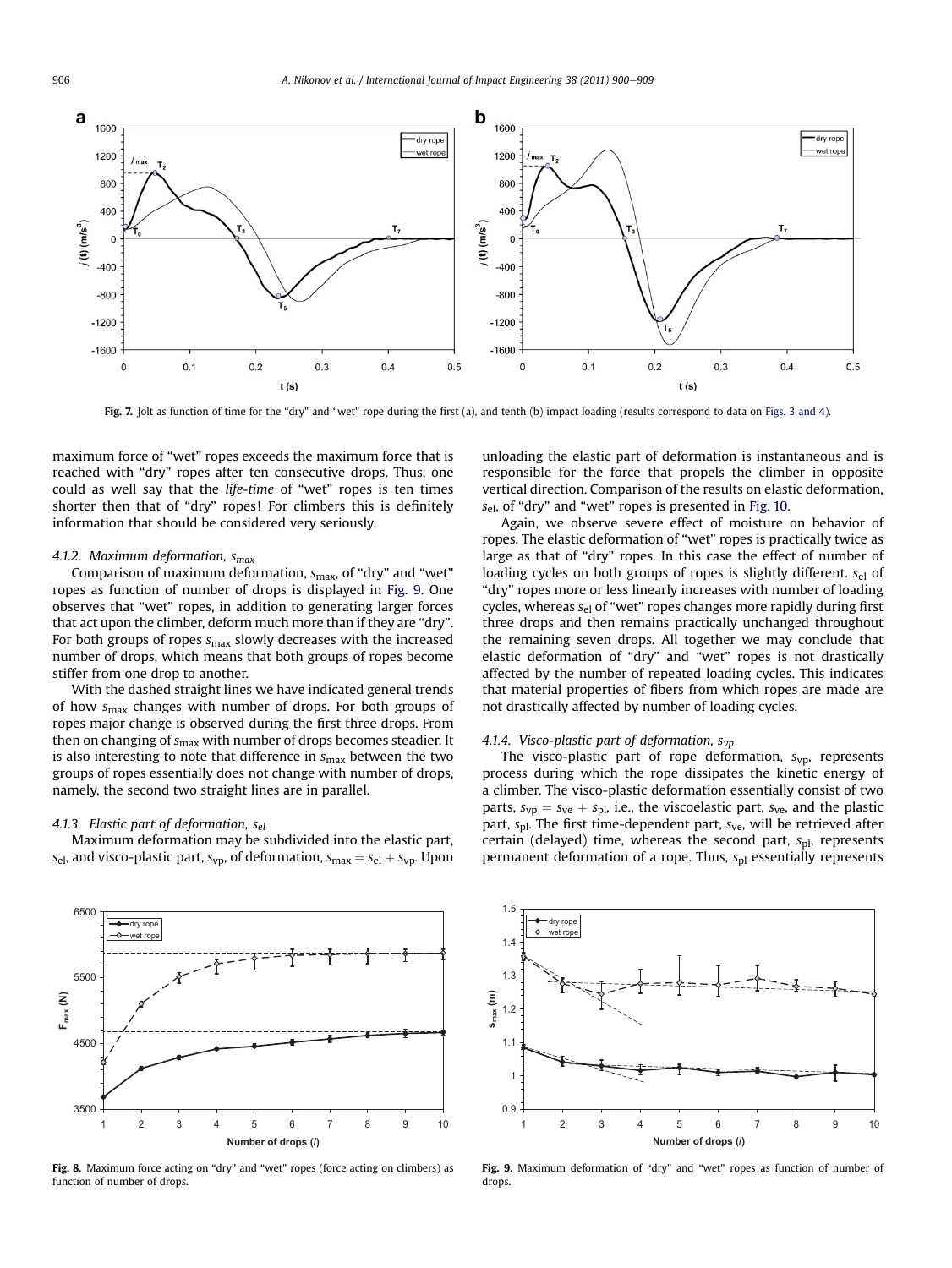<span id="page-7-0"></span>

Fig. 10. Elastic part of deformation of "dry" and "wet" ropes as function of number of drops.

permanent damage of a rope caused by the impact loading. Both deformations together,  $s_{vp} = s_{ve} + s_{pl}$ , represent a process that is responsible for absorbing and dissipating kinetic energy of a falling climber. Comparison of visco-plastic deformation of "dry" and "wet" ropes as function of number of drops is shown in Fig. 11. As expected "dry" ropes exhibit larger visco-plastic deformation than the corresponding "wet" ones. This difference is increasing with number of loading cycles. Thus, "wet" ropes are more sensitive on repeated impact loadings. For both groups of ropes main changes of  $s_{\rm vp}$  happen during the first three to four drops. From then on  $s_{\rm vp}$ remains for both ropes practically independent of number of drops, as this is shown with two parallel horizontal dashed lines.

## 4.1.5. Stored energy,  $W_{\text{stor}}$

The sum of the kinetic,  $W_{\text{kin}}(\tau)$ , and the potential,  $W_{\text{pot}}(\tau)$ , energy of the falling mass (climber), and the deformation energy of the rope,  $W(\tau)$ , should be constant at all times (neglecting the dissipation due to the air resistance),  $W(\tau) + W_{pot}(\tau) + W_{kin}(\tau) = \text{const.}$  At point  $T_4$  where the deformation of a rope reaches its maximum climber starts to move in opposite vertical direction. At this point his velocity is equal to zero and the sum of kinetic and potential energy is converted into rope's deformation energy which we also call "stored" energy,  $W_{\text{stor}}$ . Since deformation of "wet" ropes is larger then that of "dry" ropes the stored energy,  $W_{\text{stop}}$  of "wet" ropes will be larger. This is clearly demonstrated in Fig. 12, which shows  $W_{\text{stor}}$  of the "dry" and "wet" ropes as function of number of drops. We may again note that  $W_{\text{stop}}$ 



Fig. 12. Stored energy of the "dry" and "wet" rope as function of number of drops.

changes with number of drops most significantly during the first two to three drops. From then on  $W_{\text{stor}}$  starts to increase very slowly. We may also observe that for "dry" and "wet" ropes changing of  $W_{\text{stor}}$  with number of loading cycles follows roughly the same path, i.e., both dashed lines in Fig. 12 are drawn in parallel.

#### 4.1.6. Dissipated energy,  $W_{dis}$

Dissipated energy,  $W_{dis}$ , is one of the most important and most desirable characteristics of climbing ropes. This is the energy that is "absorbed" by the rope during the loading cycle. There are two major mechanisms of energy dissipation. The first is Coulomb friction between the individual fibers, whereas the second is dissipation of energy due to the time-dependent (visco-elastoplastic) behavior of polymeric material (in our case polyamide) from which individual fibers are made. During rope deformation both mechanisms happen simultaneously. For designing the ultimate climbing rope it would be important to understand both mechanisms in more detail. The proposed ENA testing methodology allows studying these phenomena more closely and might be used as an approach for further improvement of climbing ropes. Comparison of "dry" and "wet" ropes as function of number of drops is shown in Fig. 13.

From Fig. 13, we may clearly observe huge difference between the "dry" and "wet" ropes. While  $W_{dis}$  of "dry" ropes does not change much with number of loading cycles, the "wet" ropes after four drops literary lose potential of dissipating kinetic energy of a falling climber. Already at the fourth drop  $W_{dis}$  of "wet" ropes is almost half smaller than that of the corresponding "dry" ropes.



Fig. 11. Visco-plastic deformation of "dry" and "wet" ropes as function of number of drops.



Fig. 13. Dissipated energy of the "dry" and "wet" ropes as function of number of drops.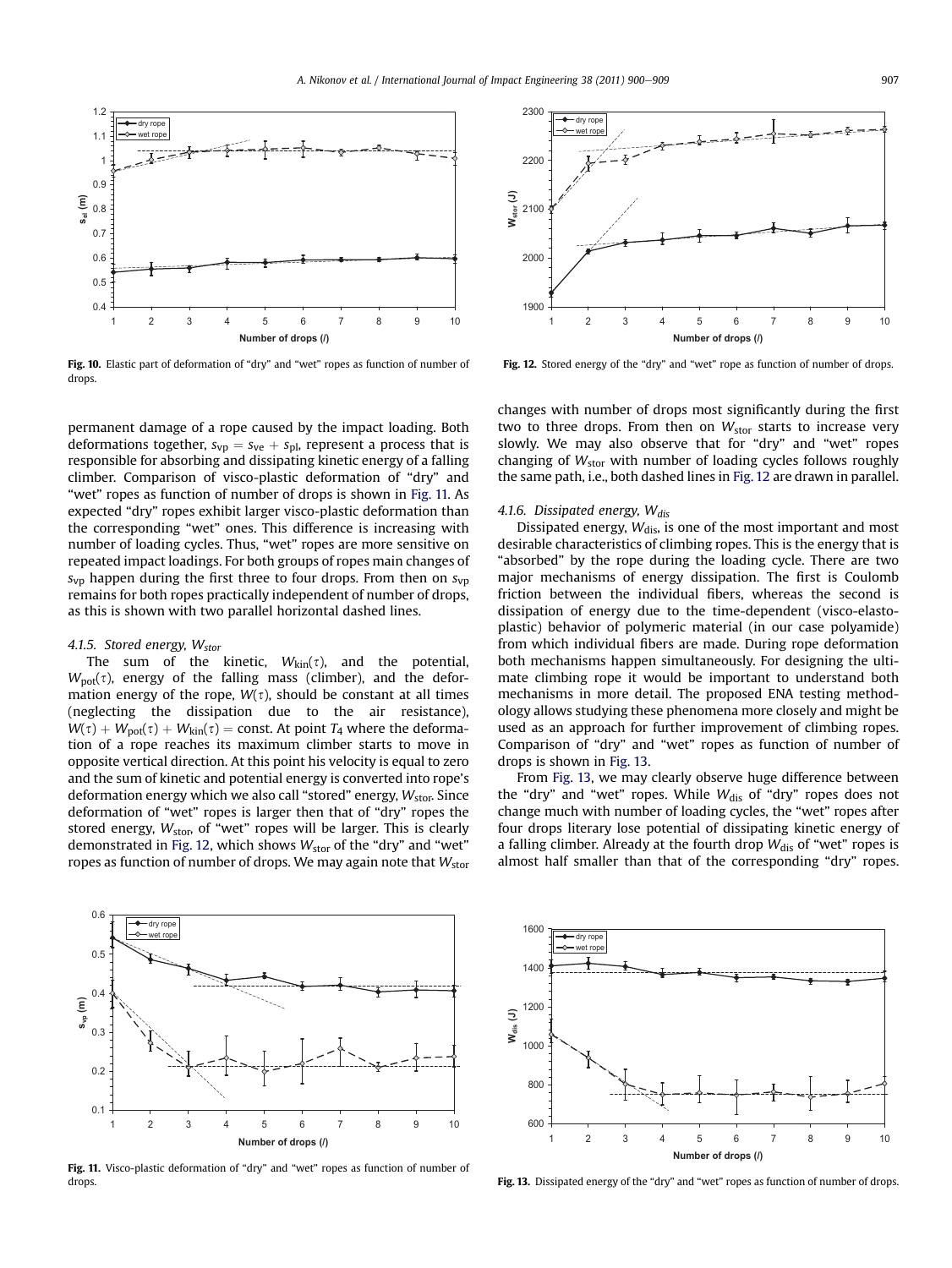

Fig. 14. Retrieved energy of the "dry" and "wet" rope as function of number of drops.

Hence, moisture has indeed tremendous effect on performance of climbing ropes. Thus, climbers must be especially cautious when climbing in "wet" conditions.

#### 4.1.7. Retrieved energy,  $W_{\text{ret}}$

Retrieved energy,  $W_{\text{ret}}$ , is a part of kinetic energy that is stored as an elastic deformation and is completely retrieved during the unloading of the rope.  $W_{\text{ret}}$  is responsible for bouncing climbers in opposite vertical direction. Such vertical free flies are uncontrollable and can be for climbers very dangerous.  $W_{\text{ret}}$  is therefore nondesirable property of climbing ropes. Comparison of  $W_{\text{ret}}$  for "dry" and "wet" ropes as function of number of drops is shown in Fig. 14.

We clearly see that  $W_{\text{ret}}$  for "wet" ropes is more that two times larger than that for "dry" ropes; this difference noticeable increases with number of loading cycles. Thus, climbers should expect significantly increased bouncing when they use "wet" ropes. Again, it is interesting to observe that for both groups of ropes, "wet" and "dry", main changes of properties happen within first three to four drops! Within first three drops  $W_{\text{ret}}$  of "wet" ropes changes for about 50% percent, and then after it remains practically constant throughout the remaining seven loading cycles.

Since  $W_{dis}$  is a desirable rope characteristic and  $W_{ret}$  is not, one could introduce the ratio  $\psi = W_{dis}/W_{ret}$  as a criterion for evaluation of the quality of climbing ropes. High quality ropes would have large values of  $\psi$ , and vice versa. To compare "wet" and "dry" ropes according to this criterion we show  $\psi$  as function of number of drops in Fig. 15. We indeed see that  $\psi$  very vividly shows the difference between the two groups of ropes. For "wet" ropes we find that  $\psi$  < 1, which means that retrieved energy is larger then the dissipated one, whereas we see that for "dry" ropes  $\psi > 2$ . We



Fig. 15.  $\psi = W_{dis}/W_{ret}$  for "dry" and "wet" ropes as function of number of drops.



Fig. 16. Maximum jolt generated during the impact loading of "dry" and "wet" rope as function of number of drops.

believe that it should be possible to determine a critical value of  $\psi$ below which rope should be considered as unsafe. Determination of this criterion will be one of our subjects for future research.

#### 4.1.8. Jolt, j

From the car crash accidents it has been well established that human body may resist quite large accelerations and deaccelerations (large forces), however, at the same time it is very sensitive to changes of the (de-)acceleration, known as jolt, defined in Refs. [\[16,17\]](#page-9-0).

The Russian Space Agency has defined that maximum jolt for non-professional cosmonauts should not exceed  $j = 12$  g/s, see Ref. [\[15\].](#page-9-0) This value could be low for professional well trained cosmonauts who are expected to survive at  $j = 300$  g/s. However, at present there are no unique tolerance limits for fall arrest (de-) acceleration.

Fig. 16 shows how jolt is changing with number of drops. We may see that "dry" ropes reach the critical value of  $j_{\text{max}} = 120 \text{ g/s}$ only after 10 consecutive drops.

On the other hand "wet" ropes reach the critical value of  $j_{\text{max}}$  = 120 g/s already during the second drop. For climbers, particularly beginners, this is a very alarming finding, which requires further systematic analysis of this problem.

#### 4.1.9. Stiffness,  $k_{ini}(F = mg)$

Stiffness  $k_{\text{ini}}$  was calculated at  $k_{\text{ini}}$ , i.e.,  $k_{\text{ini}}(F = mg)$ . Comparison of "wet" and "dry" ropes stiffness as function of number of drops is shown in Fig. 17. As one would expect "dry" ropes are almost twice



Fig. 17. Stiffness of the "dry" and "wet" rope at the beginning of each impact loading at  $F = mg$  as function of number of drops.